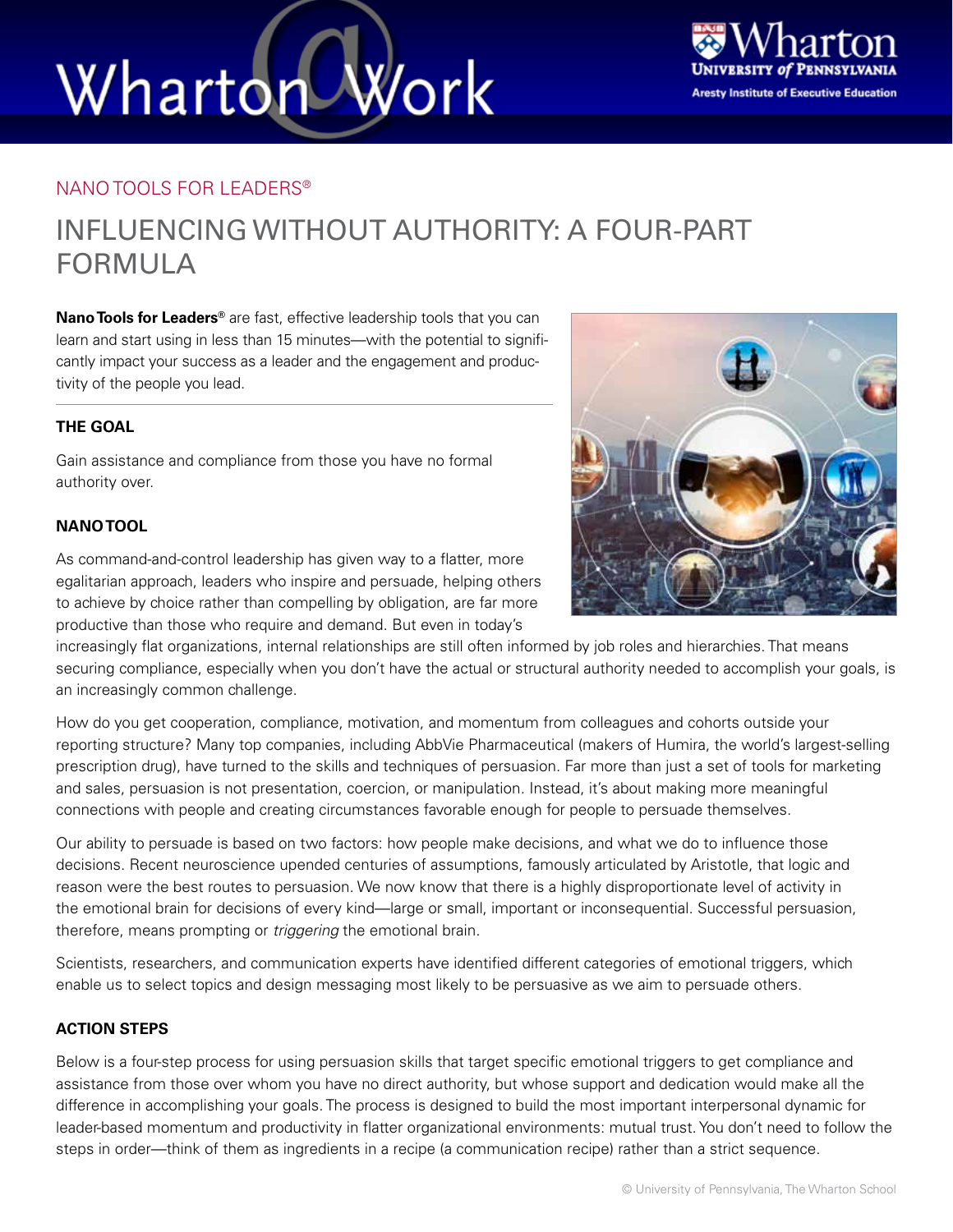## Wharton Work



- **1. Engage and Ask.** The most fertile ground for persuasion is one of active engagement rather than passive observation. Whenever possible, you want participants instead of an audience, so find ways to involve people one-on-one or in groups. The easiest and best way to do that is to ask questions. Don't overthink it, but do pursue one piece of information: learn what the other party is "in it for." Why do they work? What motivates them? What does "success" mean to them? This information can help you later.
- **2. Connect and Align.** Make specific reference to what you both have in common, such as shared goals and mutual interests (if you don't already know them, use Step 1 to learn them). They can be personal or professional, calling out the ways in which you share a common experience of the world. We do this with others we like or admire all the time without thinking about it, but in fact this simple act of highlighting similarities activates a powerful emotional trigger, the Friendship Trigger. That doesn't mean your goal is to build personal friendships, but even simple references to shared experiences or similar interests creates a human connection that produces a very fertile field for persuasion.
- **3. Legitimize Your Leadership.** Once you've psychologically set the stage for persuasion by inviting participation and highlighting alignment, establish your role as a leader. But proceed with caution: overdoing it can activate resistance, and underplaying it may not get the productivity—or trust—you need. One way to get the balance right is to view this essential step as a goal of establishing credibility rather than authority.

Even if your people already know your background and capability—but especially if they don't—it's essential that you call out the factors that make you particularly well-suited to your role in leading the initiative. It's not about proving yourself or bragging about your accomplishments, but rather to assure others that they are in capable hands. Your cohorts need to see you as an authority, not because that's their reason to produce, but because it's the other half of the trust equation: the engagement and alignment created in Steps 1 and 2 are designed to produce a personal trust, while the credibility produced by activating the Authority Trigger is designed to produce a professional trust.

The key to influencing without authority is to achieve just the right combination of these two emotional triggers, Friendship and Authority. When activated together, your persuasive power strengthens. There's even a name for this dynamic: the "Halo Effect." The term refers to the highly favorable way virtually anything proposed or produced by someone who has successfully activated these triggers is viewed.

**4. Activate Hope by Providing a Reason Why.** The final step for gaining support and compliance is to activate two more powerful emotional triggers. When you identify and then highlight the potential outcomes or benefits that are specific to the other person—recognizing that those potential benefits are likely very different from yours—you turn on the Hope Trigger. Using what you learned in step one, show how alignment with you will help contribute to or create momentum for their goals.

This in turn activates the Reason Why Trigger, giving them a very tangible reason to do what you're proposing. That's key when you have no formal authority. But what if your initiative doesn't tie in with an outcome or goal that has meaning for the other person? Studies have repeatedly shown that the brain is inclined to accept nearly any rational, feasible reason<sup>1</sup>. So, while full transparency is certainly ideal whenever possible, any reason is better than no reason at all.

#### **HOW ORGANIZATIONS/LEADERS USE IT**

Mike Iandolo, former VP and general manager of the Mobility Business Group at Cisco Systems, became an advocate of trigger-based communication solutions while president of the Wireless Networks Group at Alcatel-Lucent. "In today's